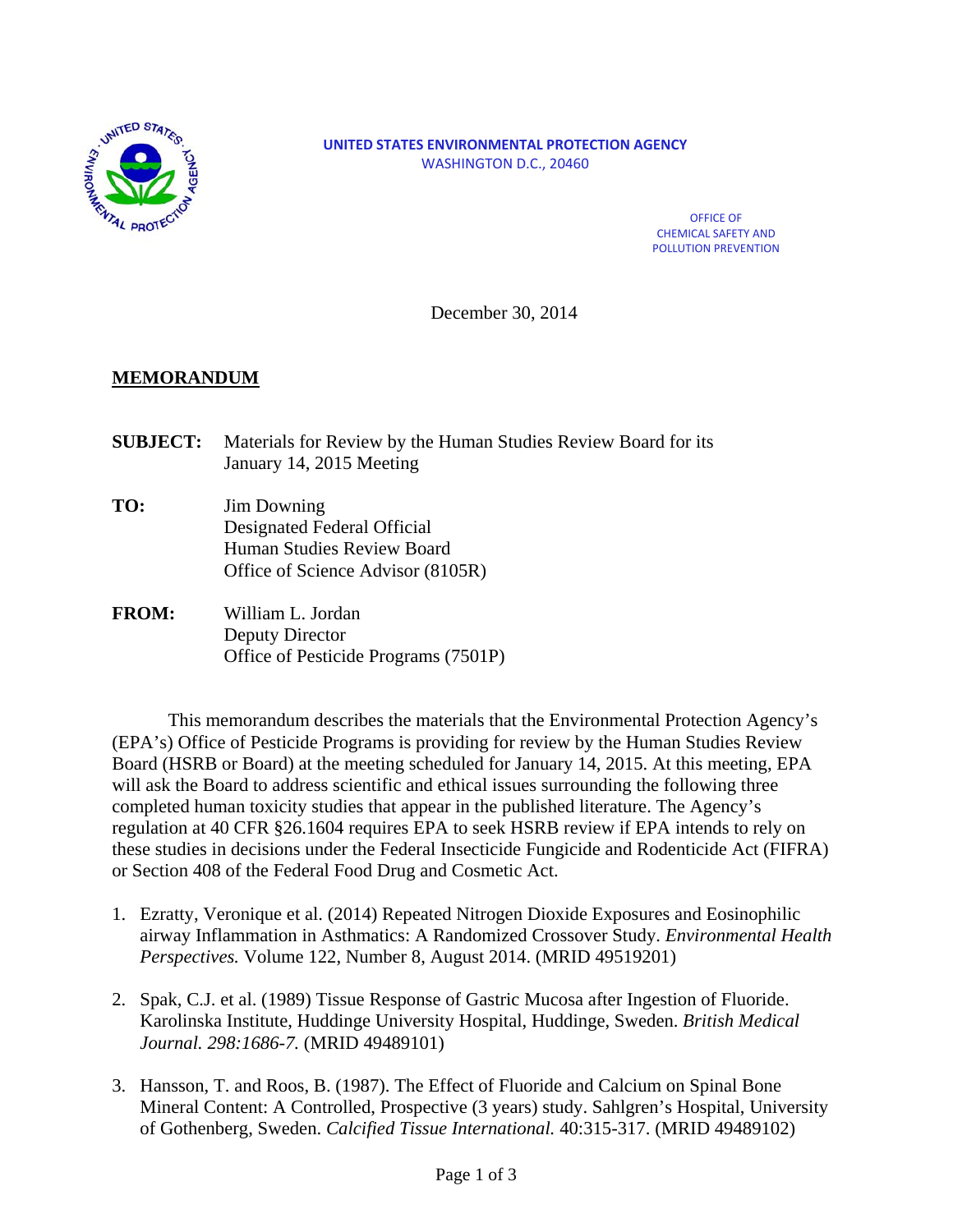The ethical standards from EPA's rule at 40 CFR part 26 subpart Q that apply to these studies are as follows:

**§26.1703.** Except as provided in **§**26.1706, EPA must not rely on data from any research subject to this subpart involving intentional exposure of any human subject who is a pregnant woman (and therefore her fetus), a nursing woman, or a child.

**§26.1704.** EPA must not rely on data from any research subject to this section if there is clear and convincing evidence that: (1) The conduct of the research was fundamentally unethical (e.g., the research was intended to seriously harm participants or failed to obtain informed consent); or (2) The conduct of the research was deficient relative to the ethical standards prevailing at the time the research was conducted in a way that placed participants at increased risk of harm (based on knowledge available at the time the study was conducted) or impaired their informed consent.

# **Background Materials:**

The background information for each of these studies consists of three documents:

- 1. Copy of the published article
- 2. EPA data evaluation record (the EPA science review)
- 3. EPA ethics review
- 4. (For Ezratty only) copies of protocol, consent form, and ethics review approval

# **Charge Questions:**

The charge questions for each of these studies are provided below.

# Charge questions for *Ezratty et al. (2014)*

- 1. Is this study scientifically sound, providing reliable data?
- 2. If so, is this study adequate for quantitative use in support of an inhalation risk assessment for the use of nitrogen dioxide as a medical equipment sterilant?
- 3. Does the study meet the applicable requirements of 40 CFR part 26 subpart Q?

#### Charge questions for *Spak et al. (1989)*

- 1. Is this study scientifically sound, providing reliable data?
- 2. If so, is this study adequate for quantitative use in support of an acute dietary risk assessment for fluoride?
- 3. Does the study meet the applicable requirements of 40 CFR part 26 subpart Q?